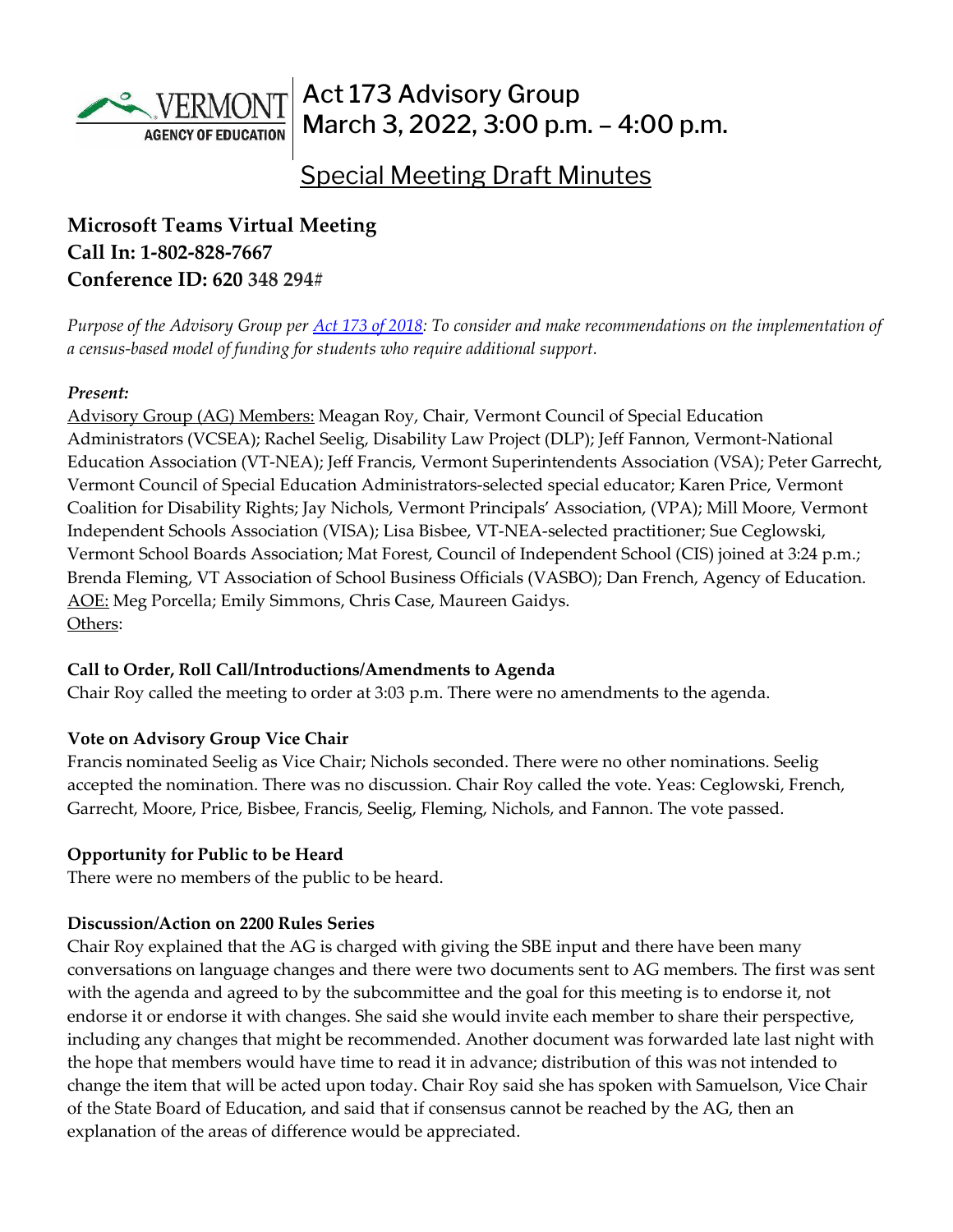Ceglowski went through her changes identified in green in the [document revised by she, Francis, Nichols](https://education.vermont.gov/document/Section%202229%20Proposed%20Changes%20to%20Version%20from%20VSBA%20and%20others)  [and Fannon](https://education.vermont.gov/document/Section%202229%20Proposed%20Changes%20to%20Version%20from%20VSBA%20and%20others) that was shared the day prior. She said it includes some small changes and one substantive change that would improve the rule from a stand of equity.

Secretary French appreciated the process for this meeting and said this work is very complex, recent comments are appreciated, applauded the groups work, but need to move forward on this work and implement this important policy.

Fannon agrees with Ceglowski and her changes; believes that these are important changes and hopes the rest of the group will adopt those changes.

Garrecht said every draft makes it clearer and more concise and is an improvement.

<u>Moore</u> said that leaving out Ceglowski's suggestions makes this a consensus package from the subcommittee. 95% of what was thought to be disagreement by the subcommittee turned out to be misunderstanding of terms. He cannot support the most recent draft from education partners based on insufficient time to review it.

Price asked why "in need of" was used in place of "eligible or potentially eligible" in Ceglowski's revision. She made the operational observation of if the LEA can provide services at a public school operated by the LEA at another public school, that could be hard on the student moving from place to place. And she asked what happens to the placement of the child during a due process situation. Ceglowski didn't know why the word "need" was chosen and said the latest draft came to her with that language. Chair Roy said she thought the rules were silent on placement during due process and refreshed the group on the timeline for convening Individualized Education Program (IEP) meetings.

Seelig spoke to the placement during due process and said she believes that the Individuals with Disabilities Education Act (IDEA) already answers that question, and the student remains where placed until due process is settled. Her comment on the draft revisions is that the changes presented by Ceglowski are not substantive but are reorganizational and that is not a bad thing. She is comfortable moving forward with what was presented to the whole group with the changes offered by Ceglowski except for the removal of the special considerations or requirements section.

Fleming acknowledged the good work of this group. She agrees with the reorganizational additions in the latest draft. She appreciated the transparency/availability and agrees with the changes to satisfy "other special conditions" – agrees with eliminating that as it is clear in the former sections that there is no discrimination, so not sure that it is necessary and not sure that makes it better for students, which is the goal.

Bisbee appreciated the work that went into the later draft and said that clarity is getting better, and she agrees with the later draft. She said language should be "eligible" and not "need."

Nichols thanked the subcommittee (Moore, Mahusky and Seelig) and spoke about the importance of having the whole AG weigh in on this, that was an important piece. The changes in the recent draft add clarity and